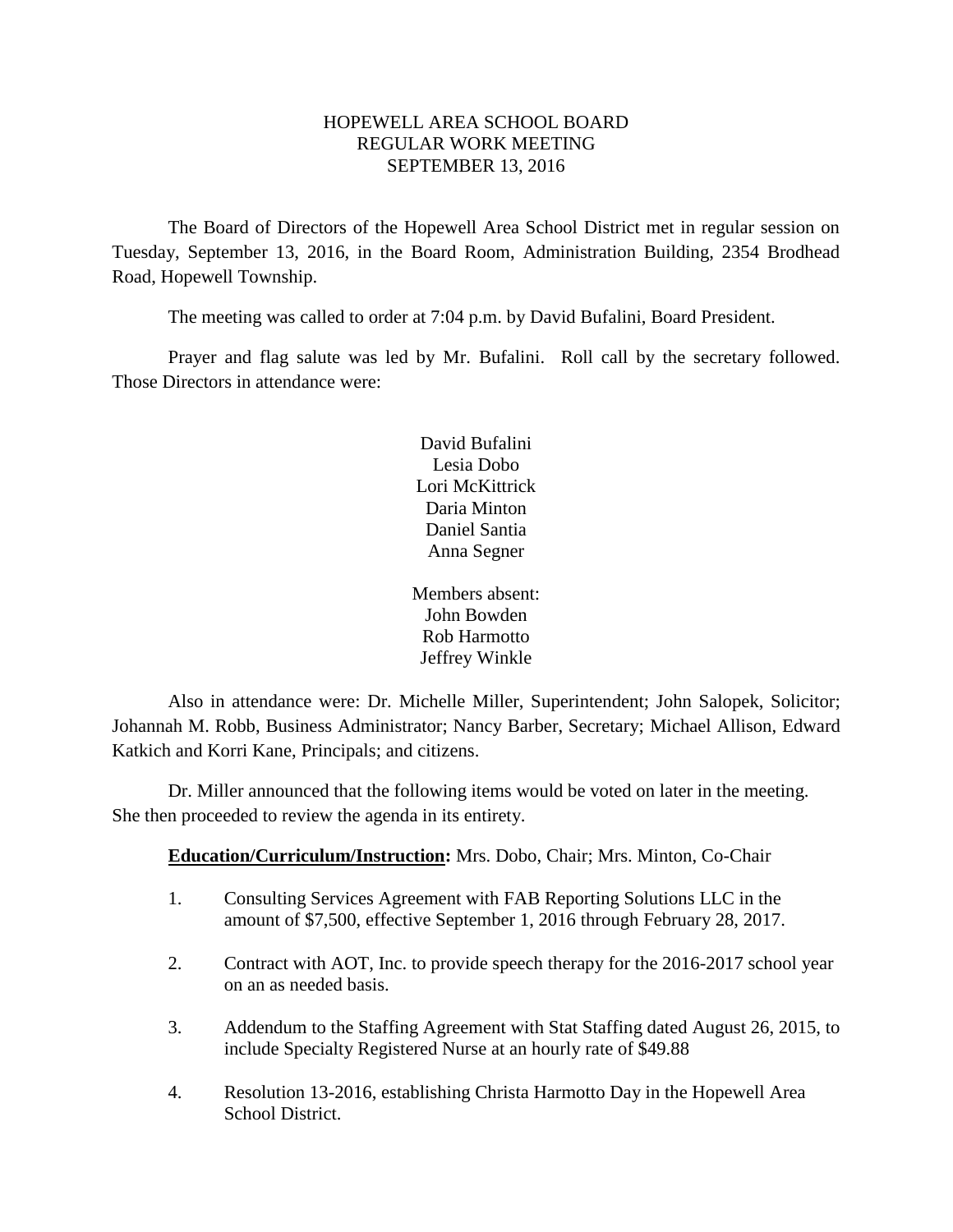**Athletics**: Daria Minton, Chair; David Bufalini, Co-Chair

1. Request from the Girls Tennis Boosters to hang sponsor signs on the tennis court fence during the season.

**Finance and Budget**: Mr. Bowden, Chair; Mr. Winkle, Co-Chair

1. Proposal from Reschini Group to assist with employer reporting requirements under the Affordable Care Act in the amount of \$6 per required filing.

Dr. Miller said that the following items would be voted on during the September 27, 2016 Business Meeting.

# **Education/Curriculum/Instruction**

- 1. Free school privileges for Christina Day to attend Hopewell Junior High School for the 2016-2017 school year.
- 2. Free school privileges for Damen Witkowski to attend Hopewell Senior High School for the 2016-2017 school year.
- 3. Pilot program for the 2016-2017 school year for third grade students to receive a pass/fail grade for science and social studies.
- 4. Contract with Epeople Health Care, Inc., dba: eKidzCare to provide nursing services on an as needed basis throughout the district.
- 5. Blood lipid screening, conducted by the Beaver County Cancer & Heart Association, for  $7<sup>th</sup>$  grade students on March 15, 2017. Cost of the test for students will be \$5. Further, District to provide breakfast to all students participating in said program.
- 6. Request of the Senior High School Marching Band to travel to New York City April 28, 2017 through April 30, 2017.

# **Athletics**

- 1. A Student from the Aliquippa School District to practice and participate in swimming meets with the varsity swim team for the 2016-2017 School Year.
- 2. Request from Mike Shuleski for the junior varsity and varsity baseball teams to attend spring training at the Ripken facilities in Myrtle Beach, South Carolina from March 29, 2017 through April 2, 2017.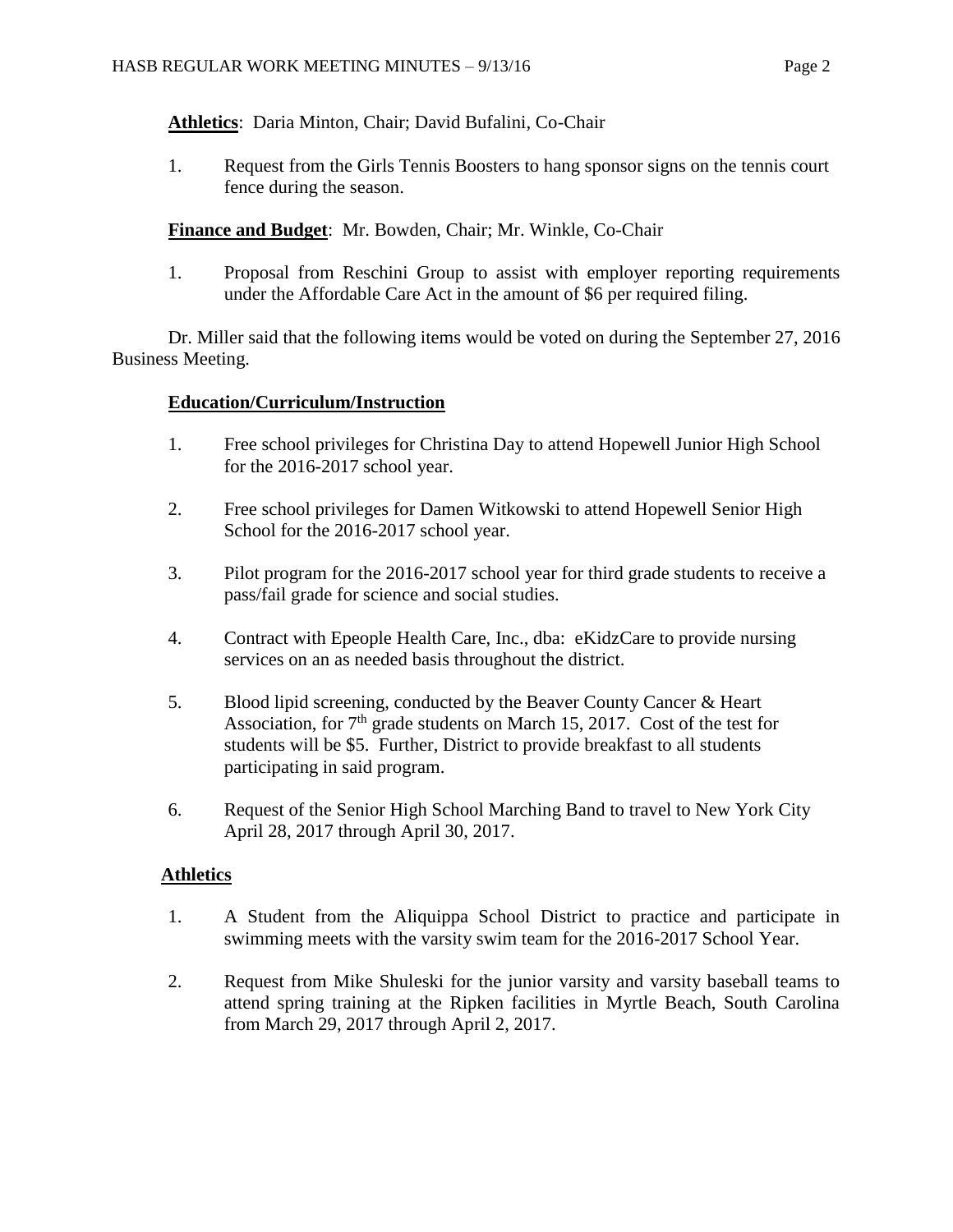# **Buildings and Grounds**

- 1. Request of Hopewell Youth Football Cheerleaders to use Gym A at the Junior High School for practice August 29, 2016 through September 30, 2016 from 3:00 until 5:00 p.m. and from 6:00 until 8:00 p.m.
- 2. Request of Hopewell Youth Soccer to use the soccer fields at the Senior High School August 23, 2016 through December 9, 2016 on Monday and Wednesday evenings from 5:30 p.m. until 7:30 p.m. for practice.
- 3. Request of the Senior High School band to use Gym B at the Junior High School on September 10, 2016 from 9:00 a.m. until 5:00 p.m. for a mattress sale fundraiser.
- 4. Request of Gerald Peoples to use Gym A at the Junior High School for a Men's Basketball League on Tuesday and Thursday evenings from 8:30 p.m. until 10:30 p.m. from September 2016 through May 2017.
- 5. Request from Jeff Homziak to use Gym B at the Junior High School on Wednesday evenings and both the main and auxiliary gyms at the Senior High School on Saturday's for an instructional basketball league for girls in grades 2 through 6 beginning October 9, 2016 through December 3, 2016.
- 6. Request from Jeff Homziak to use the auxiliary gym at the Senior High School to hold a youth basketball skills clinic for boys and girls in grades 1 through 8 from October through May.

# **Legislative**:

- 1. Board Policy 801 Public Records.
- 2. Board Policy 823 Naloxone

# **Personnel**

- 1. Resignation of Rob Tapler as 1<sup>st</sup> assistant boys' golf coach, effective August 29, 2016.
- 2. Appointment of Mark Muslin as  $1<sup>st</sup>$  assistant boys' golf coach, effective August 29, 2016, at a stipend of \$1,602.00.
- 3. Reaffirm the District's Non-Discrimination Policy as required by Title VI and Title IX of the Education Amendments of 1972 and Section 504 of the Rehabilitation Act of 1975. Further, said policy to be advertised in the Beaver County Times.
- 4. Appointment of Kellee Oliver, Coordinator of Pupil Personnel Services, as the District's Title VI and Title IX, Section 504 Compliance Officer.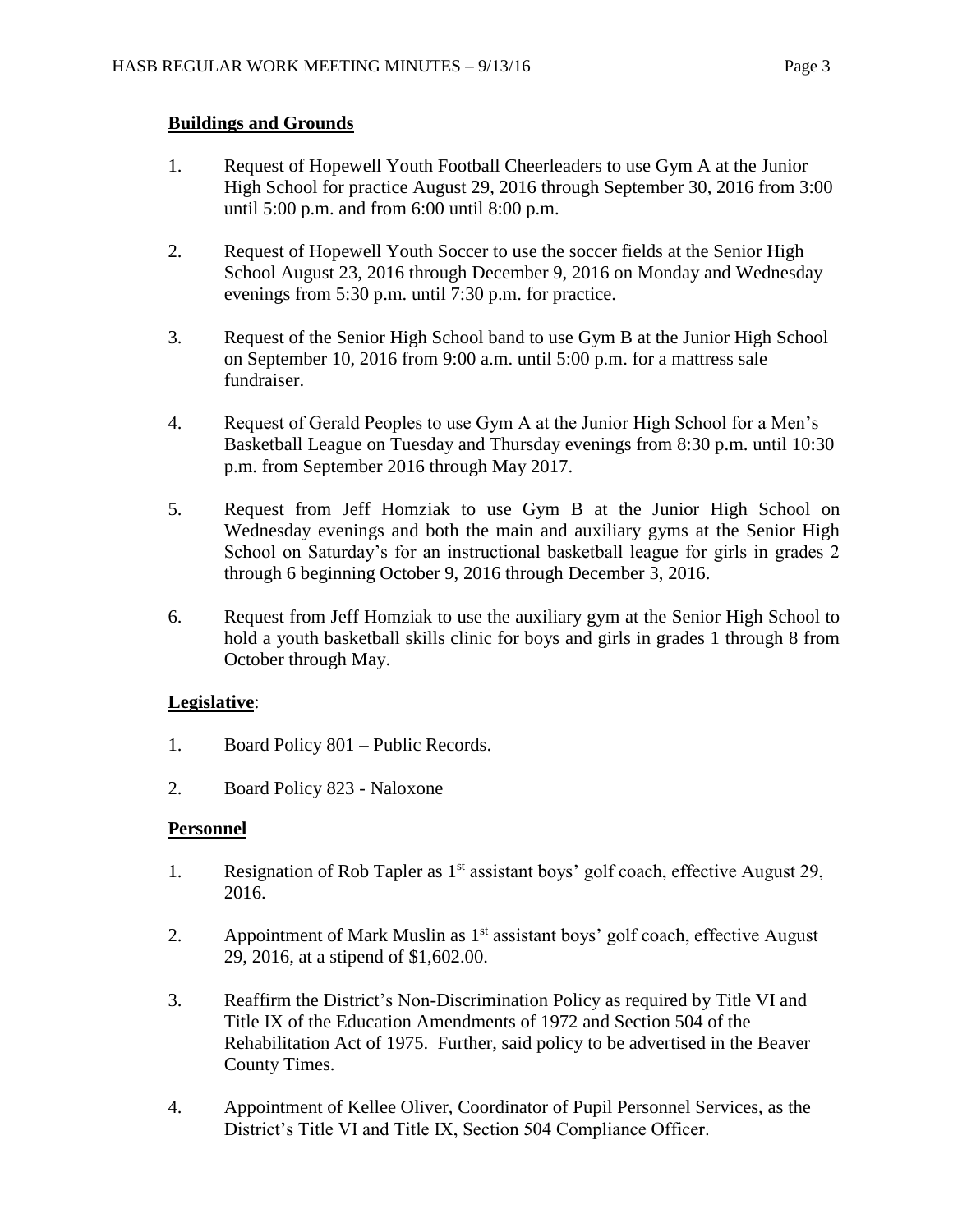- 5. Revised employee dress code.
- 6. Appointment of Brenda Kostial as sponsor of the Garden Club at the Junior High School.
- 7. Appointment of Britta Grafton as sponsor of the Digital Media Club at the Junior High School.
- 8. Resignation of Joyce Gratson as co-sponsor of Junior High Student Council.
- 9. Employment of Georgette O'Connor, transportation aide, effective August 29, 2016.
- 10. Employment of Jason Powell, Bus Utility Attendant, effective September 12, 2016.
- 11. Employment of Charlynn Schollaert, transportation nurse, effective September 9, 2016.
- 12. Substitute personnel rosters.
- 13. Change of employment status for Kathy Martin from substitute bus driver to permanent bus driver, effective August 30, 2016.

# **Transportation**:

1. Bus bids received on September 12, 2016 for purchase of two 72-passenger buses and one 54-passenger bus.

# **Visitors**

Rose Wilson spoke of her concern for her grandson's long commute.

Nancy Hesler, a transportation aide, spoke of her concern for the conditions at the bus garage and break room. The roof leaks and there appears to be mold on the ceiling tiles.

At this point in the meeting, Mr. Bufalini returned to Education/Curriculum/Instruction.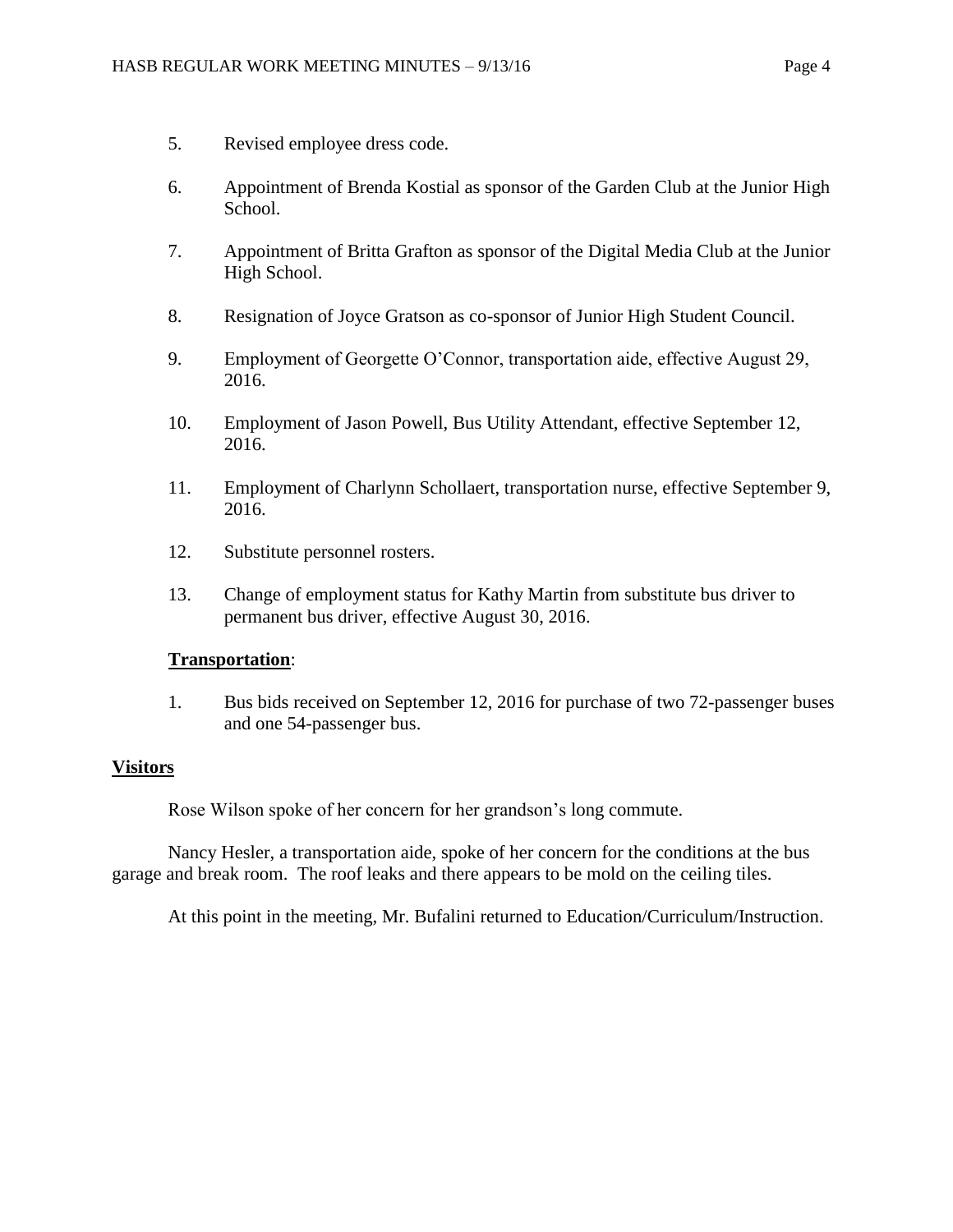### **Education/Curriculum/Instruction by Mrs. Dobo, Chair**

### MOTION #1

By Lesia Dobo, seconded by Dan Santia, to approve the Consulting Services Agreement with FAB Reporting Solutions LLC in the amount of \$7,500, effective September 1, 2016 through February 28, 2017. MOTION carried unanimously by an affirmative vote of all Directors in attendance.

### MOTION #2

By Lesia Dobo, seconded by Daria Minton, to approve the contract with AOT, Inc. to provide speech therapy for the 2016-2017 school year on an as needed basis. MOTION carried unanimously by an affirmative vote of all Directors in attendance.

### MOTION #3

By Lesia Dobo, seconded by Daria Minton, to approve the Addendum to the Staffing Agreement with Stat Staffing dated August 26, 2015, to include Specialty Registered Nurse at an hourly rate of \$49.88. MOTION carried unanimously by an affirmative vote of all Directors in attendance.

### MOTION #4

By Lesia Dobo, seconded by Daria Minton, to approve Resolution 13-2016, establishing Christa Harmotto Day in the Hopewell Area School District. MOTION carried unanimously by an affirmative vote of all Directors in attendance. Christa Harmotto Day will be the second Friday in October.

# **Athletics by Mrs. Minton, Chair**

#### MOTION #5

By Daria Minton, seconded by Lesia Dobo, to approve the request from the Girls Tennis Boosters to hang sponsor signs on the tennis court fence during the season. MOTION carried unanimously by an affirmative vote of all Directors in attendance.